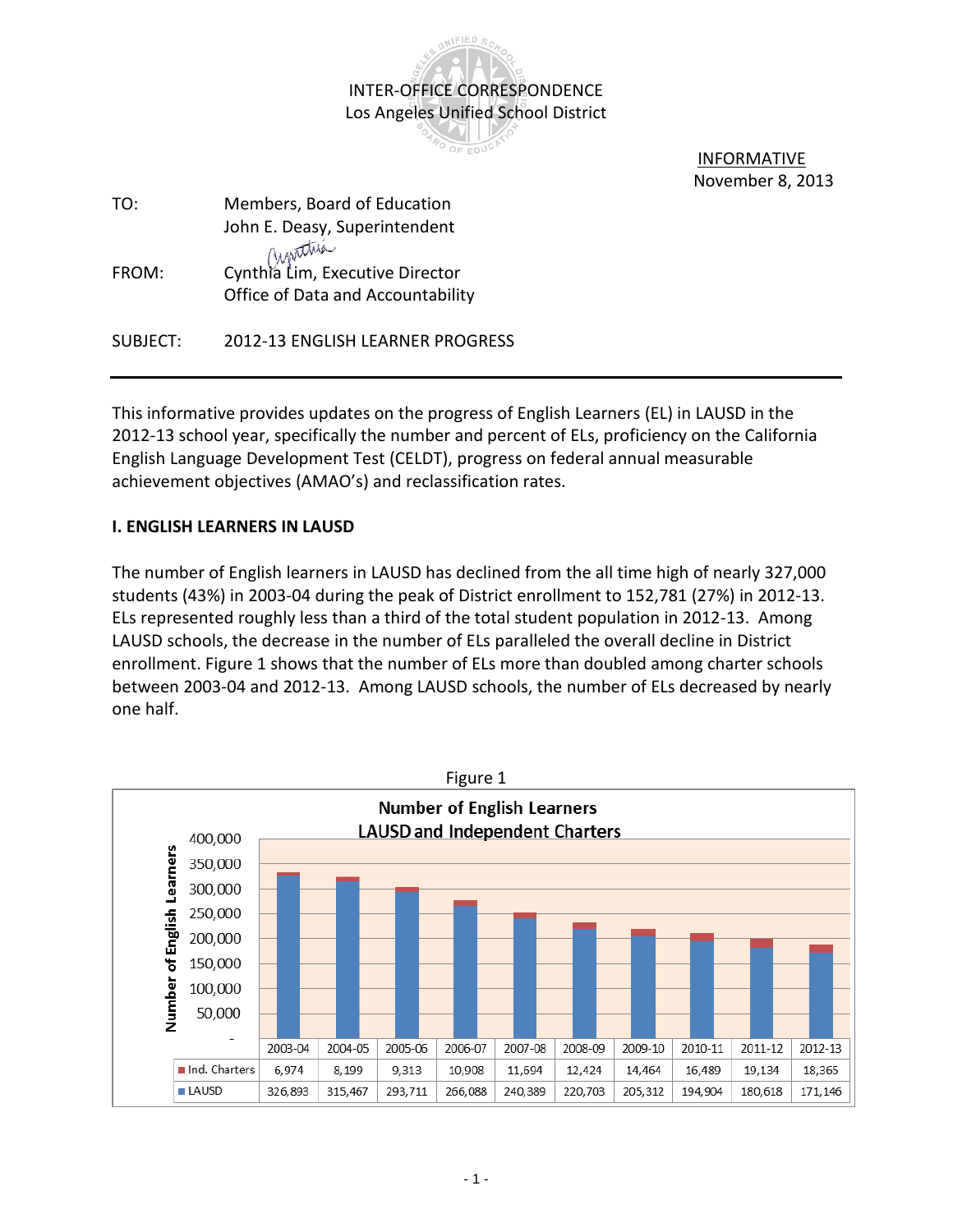While the percentage of ELs in LAUSD schools has steadily decreased each year, the percentage of ELs at independent charter schools held constant from 2003-04 to 2007-08, then decreased beginning in 2008-09. The percentage of ELs at independent charter schools was consistently lower than LAUSD schools.





# **II. PERFORMANCE ON THE CALIFORNIA ENGLISH LANGUAGE DEVELOPMENT TEST (CELDT)**

The California English Language Development Test (CELDT) is administered initially to all English learners to determine proficiency levels and then on an annual basis to determine their progress towards proficiency in English. Annual CELDT results are used to determine what types of services and classroom instruction ELs should receive. CELDT results are also one of four criteria to help decide when students may be reclassified as fluent English proficient (RFEP).

The CELDT assesses four skill areas in kindergarten through grade 12: listening, speaking, reading, and writing. Overall CELDT scores are reported in five performance levels of English proficiency: Beginning, Early Intermediate, Intermediate, Early Advanced and Advanced.

*In the 2012-13 school year, the percentage of ELs that scored at Early Advanced or Advanced increased by one percentage point, from 39% to 40%.* The percentage increased among elementary grade levels from 38% to 40% and decreased by four percentage points among middle school grade levels. Among high school grade levels, the percentage remained at 38%.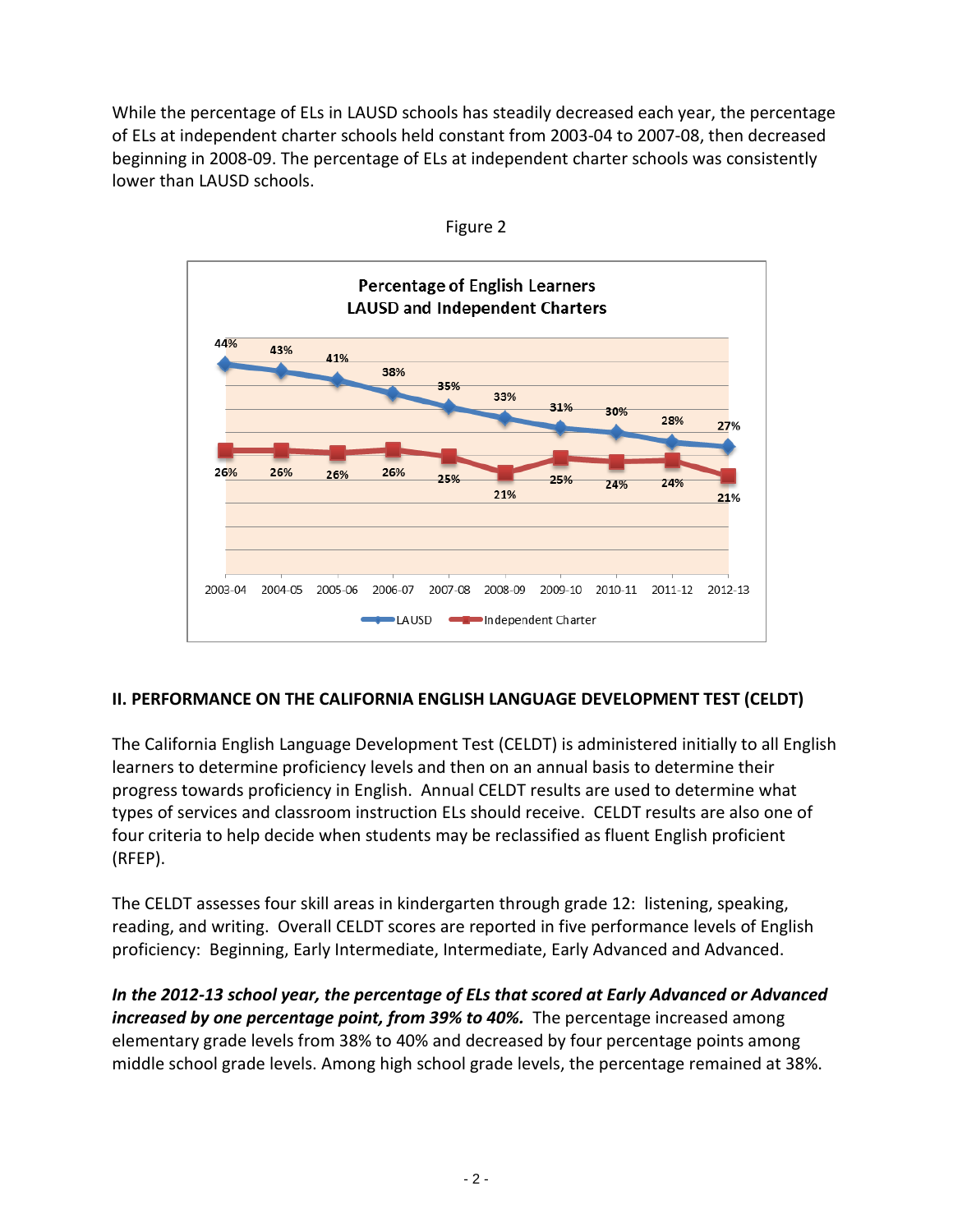| $\sim$ . The contracts of English Education and and the contract of the contracts on the ED $\sim$ |         |         |         |             |             |             |             |
|----------------------------------------------------------------------------------------------------|---------|---------|---------|-------------|-------------|-------------|-------------|
|                                                                                                    | 2006-07 | 2007-08 | 2008-09 | $2009 - 10$ | $2010 - 11$ | $2011 - 12$ | $2012 - 13$ |
| Elementary (K-5)                                                                                   | 30      | 34      | 38      | 36          | 34          | 38          | 40          |
| Middle Schools (6-8)                                                                               | 40      | 40      | 40      | 40          | 40          | 41          | 37          |
| High Schools (9-12)                                                                                | 33      | 35      | 38      | 38          | 32          | 38          | 38          |
| All Schools                                                                                        |         | 35      | 38      | 37          | 34          | 39          | 40          |

Table 3 Percentage of English Learners Scoring at Early Advanced or Advanced on CELDT\*

\*Includes independent charter schools

The percentage of ELs that scored Early Advanced or Advanced statewide decreased by one percentage point, from 42% to 41%. The decrease is reflected in most urban districts with the exception of LAUSD (including independent charters) and Fresno.

Table 4 Percentage of English Learners Scoring at Early Advanced or Advanced on CELDT California and Other Urban Districts

|               | 2008-09 | 2009-10 | $2010 - 11$ | $2011 - 12$ | $2012 - 13$ | I Year<br>Change |  |
|---------------|---------|---------|-------------|-------------|-------------|------------------|--|
| California    | 39%     | 40%     | 37%         | 42%         | 41%         | $-1%$            |  |
| Sacramento    | 42%     | 42%     | 40%         | 43%         | 40%         | $-3%$            |  |
| LAUSD*        | 38%     | 37%     | 34%         | 39%         | 40%         | 1%               |  |
| San Diego     | 36%     | 37%     | 35%         | 40%         | 40%         | 0%               |  |
| Pasadena      | 36%     | 37%     | 35%         | 41%         | 38%         | $-3%$            |  |
| Pomona        | 40%     | 38%     | 34%         | 39%         | 37%         | $-2%$            |  |
| San Francisco | 38%     | 39%     | 36%         | 40%         | 36%         | $-4%$            |  |
| Long Beach    | 32%     | 35%     | 34%         | 38%         | 36%         | $-2%$            |  |
| Oakland       | 34%     | 36%     | 34%         | 37%         | 36%         | -1%              |  |
| San Jose      | 34%     | 35%     | 30%         | 36%         | 31%         | $-5%$            |  |
| Fresno        | 33%     | 32%     | 28%         | 30%         | 31%         | 1%               |  |

\*Includes independent charter schools

## **III. ANNUAL MEASURABLE ACHIEVEMENT OBJECTIVES FOR TITLE III ACCOUNTABILITY (AMAO)**

All school districts that receive Title III-Limited English Proficient (LEP) funds are required to meet English language proficiency AMAOs, as well as an academic achievement AMAO based on Adequate Yearly Progress (AYP) information. The three annual measureable achievement objectives are:

- 1. increase the percentage of English learners making progress in learning English,
- 2. increase the percentage of English learners attaining proficiency in English,
- 3. increase the percentage of English learners scoring proficient or advanced on the state mandated test in English Language Arts and Mathematics.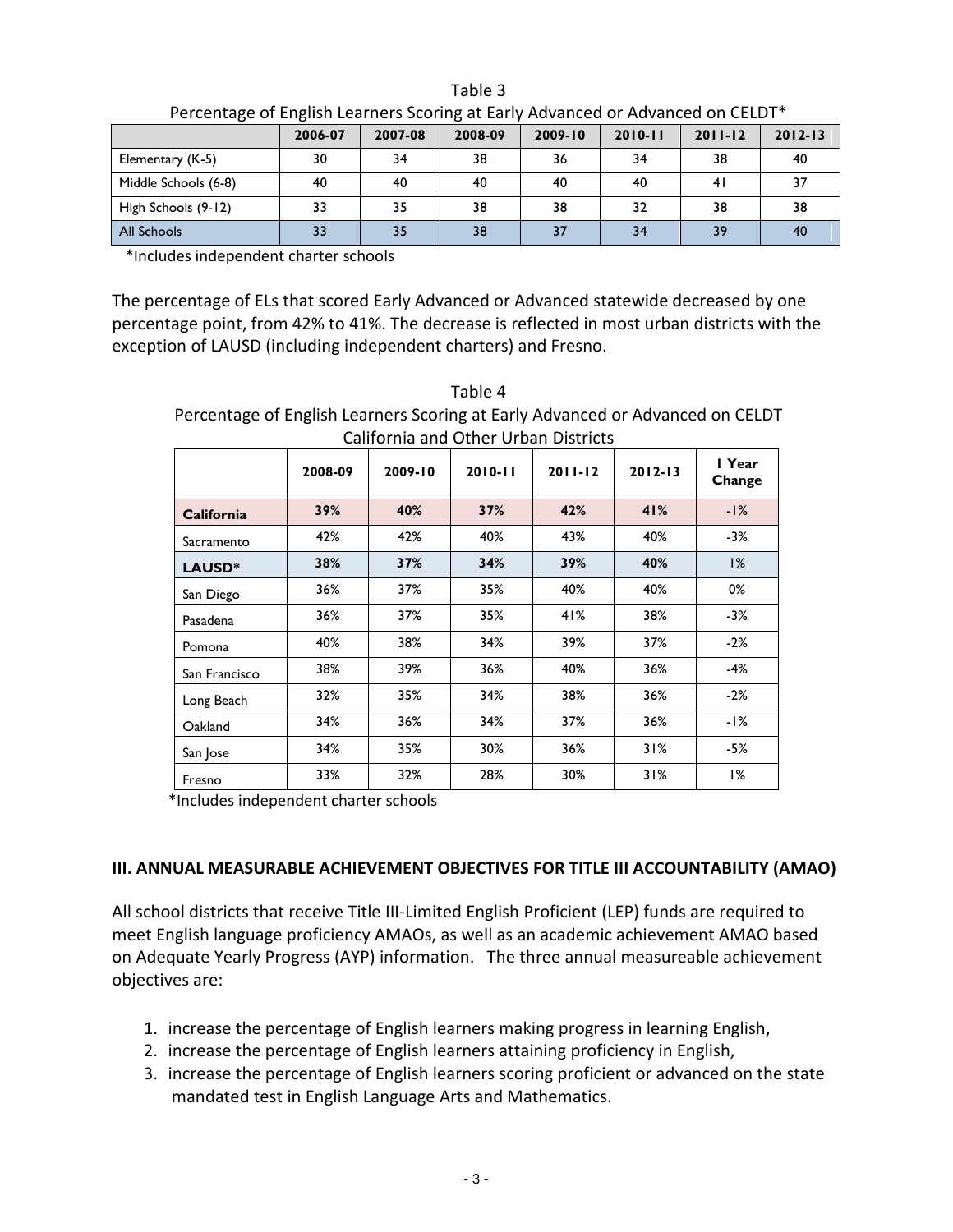*LAUSD met one of the AMAO targets, as shown in Table 5*. The percent of English learners with less than five years of instruction attaining English proficiency was 26.6%, higher than the state target of 21.4%.

|        | <b>Title III AMAOs</b>                                                                         | <b>State</b><br><b>Target</b> | <b>LAUSD</b> | <b>Target Met</b>              |
|--------|------------------------------------------------------------------------------------------------|-------------------------------|--------------|--------------------------------|
| AMAO 1 | Percent of ELs Making Annual Progress in Learning<br>English                                   | 57.5                          | 53.4         | No.                            |
| AMAO 2 | Percent of ELs with less than 5 years of instruction<br>attaining the English Proficient Level | 21.4                          | 26.6         | <b>Yes</b>                     |
|        | Percent of ELs with 5 or More Years of Instruction<br>Attaining English Proficient Level       | 47                            | 34.9         | N <sub>o</sub>                 |
| AMAO 3 | Meeting AYP Requirements for Proficiency for EL<br>Subgroup, English Language Arts             | 89                            | 38.7         | <b>No</b>                      |
|        | Meeting AYP Requirements for Proficiency for EL<br>Subgroup, Mathematics                       | 89.1                          | 49.3         | Yes, via Safe<br><b>Harbor</b> |
|        | Meeting Graduation Rate Target for EL subgroup                                                 |                               | 46.6         | Yes.                           |
|        | Meeting all AMAO 3 targets                                                                     |                               |              | No.                            |

Table 5 AMAO Targets Met by LAUSD

### **AMAO 1 – Progress in Learning English**

To measure progress in learning English, AMAO 1 uses the percentage of ELs that improve one or more performance levels on CELDT each year. The growth target is dependent upon the overall performance level from the previous CELDT. ELs at the Beginning, Early Intermediate, and Intermediate levels are expected to gain one performance level per year. ELs at the Early Advanced or Advanced level, who are not yet English proficient, are expected to achieve the English proficient level on the CELDT in the following year. ELs at the English proficient level are expected to maintain that level.

The statewide target for AMAO 1 in 2012-13 was 57.5%. In LAUSD, 53.4% of English learners made progress on CELDT which was short of the state target.



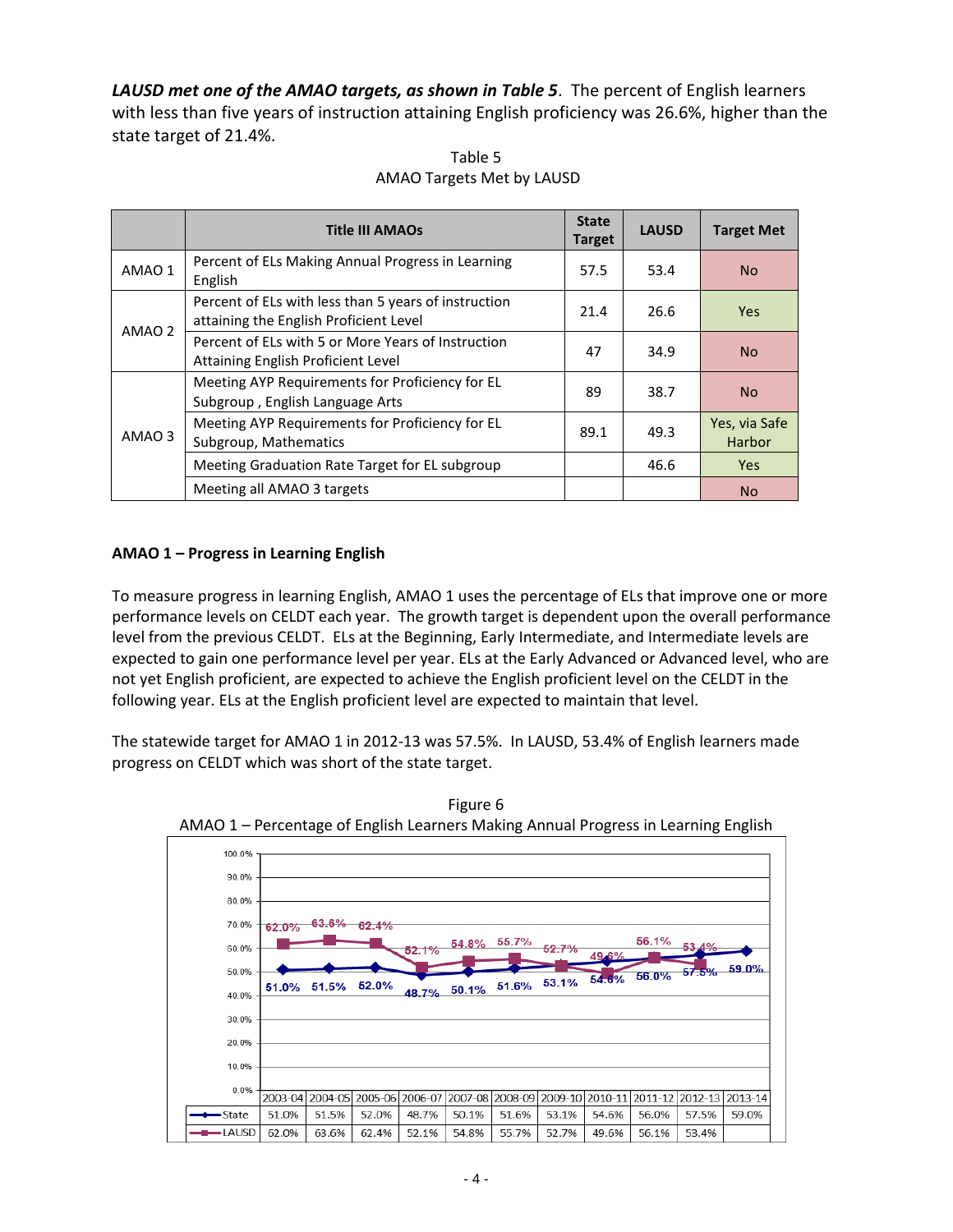### **AMAO 2 – Attaining Proficiency in English**

AMAO 2 measures the percentage of ELs who have attained the English proficient level on the CELDT. A student is defined as meeting the English proficient level on the CELDT if **both** of the following criteria are met:

- Overall performance level of Early Advanced or Advanced, **and**
- **Domain performance level scores of Intermediate or above in listening, speaking, reading** and writing.
	- o For K–1, only the listening and speaking domains need to be at the Intermediate level or above
	- o For grades two through twelve, all four domains need to be at the Intermediate level or above

AMAO 2 has different targets for different cohorts:

- English learners who have been in language instruction educational programs for less than five years. The target for CELDT proficiency in 2012-13 was 21.4.
- **English learners who have been in language instruction educational programs for five years or** more. The target for CELDT proficiency for this group was 47.0 in 2012-13.

*In LAUSD, 26.6% of English learners with less than five years of language instruction were proficient on CELDT, exceeding the state target of 21.4%. Among English learners with more than five years of language instruction, 34.9% met the CELDT proficiency criteria, which was below the state target of 47%.*



Figure 7 AMAO 2 -- Percentage of English Learners Attaining English Proficiency on CELDT

Across other urban districts in California, none of the districts met AMAO 1 targets. LAUSD was one of five other districts that met AMAO 2 for English learners with less than five years of instruction. Sacramento met AMAO 2 for English learners with five or more years of instruction.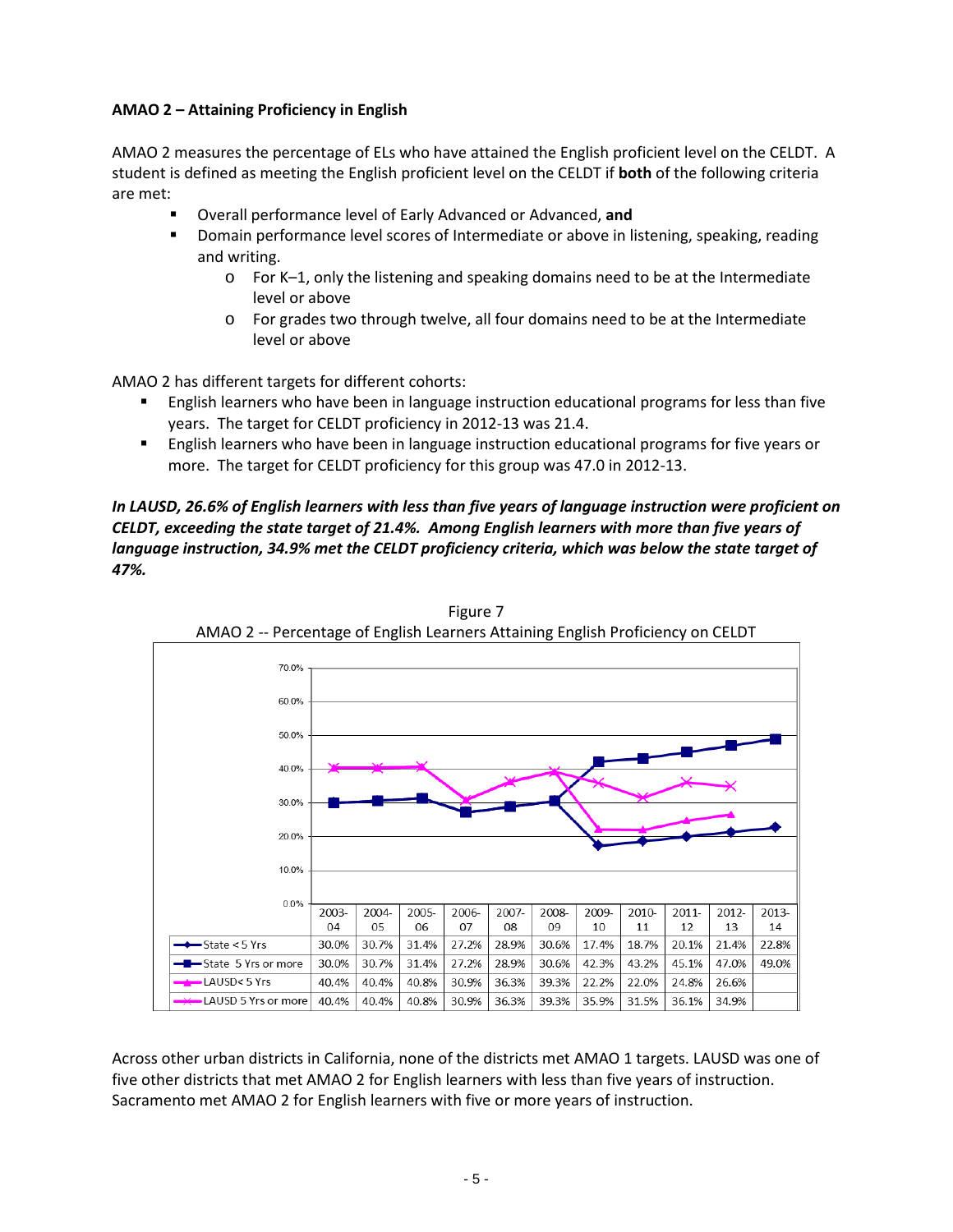|                      | AMAO I | Met<br>Target? | $AMAO$ 2 <<br>5 YRS | Met<br>Target? | AMAO <sub>2</sub><br>5 OR<br><b>MORE</b><br><b>YRS</b> | Met<br>Target? |
|----------------------|--------|----------------|---------------------|----------------|--------------------------------------------------------|----------------|
| <b>STATE Targets</b> | 57.5   |                | 21.4                |                | 47                                                     |                |
| Fresno               | 48.8   | <b>No</b>      | 19.7                | <b>No</b>      | 34                                                     | <b>No</b>      |
| <b>LAUSD</b>         | 53.4   | No             | 26.6                | <b>Yes</b>     | 34.9                                                   | <b>No</b>      |
| Long Beach           | 51.9   | <b>No</b>      | 20.7                | <b>No</b>      | 41.4                                                   | <b>No</b>      |
| Oakland              | 56.6   | <b>No</b>      | 24.4                | Yes            | 36.6                                                   | <b>No</b>      |
| Pasadena             | 52.7   | <b>No</b>      | 24.4                | Yes            | 37.9                                                   | <b>No</b>      |
| Pomona               | 50.8   | <b>No</b>      | 21.4                | Yes            | 43.7                                                   | <b>No</b>      |
| Sacramento           | 55.3   | <b>No</b>      | 20.8                | No             | 47.5                                                   | Yes            |
| San Bernardino       | 51.7   | <b>No</b>      | 20.2                | <b>No</b>      | 40.8                                                   | <b>No</b>      |
| San Diego            | 56.2   | No             | 25.5                | Yes            | 41.4                                                   | <b>No</b>      |
| San Francisco        | 56.5   | <b>No</b>      | 24.2                | Yes            | 40.7                                                   | <b>No</b>      |
| San Jose             | 48.3   | No             | 18.7                | <b>No</b>      | 34.5                                                   | <b>No</b>      |
| Santa Ana            | 53.3   | <b>No</b>      | 18.8                | No             | 41.8                                                   | <b>No</b>      |

Table 8 AMAO 1 and 2 Targets Achieved Among Urban Districts, 2012-13

#### **AMAO 3 –Meeting AYP Proficiency Criteria for the English Learner Subgroup**

Adequate Yearly Progress for English learners is measured by proficiency on state tests for the English learner subgroup. For AYP purposes, the English learner subgroup includes reclassified English learners who have not scored proficient or above for three years. LAUSD did not meet the proficiency target for English learners in English Language Arts. Proficiency was 38.7% for English learners and was not high enough to reach the Safe Harbor target.

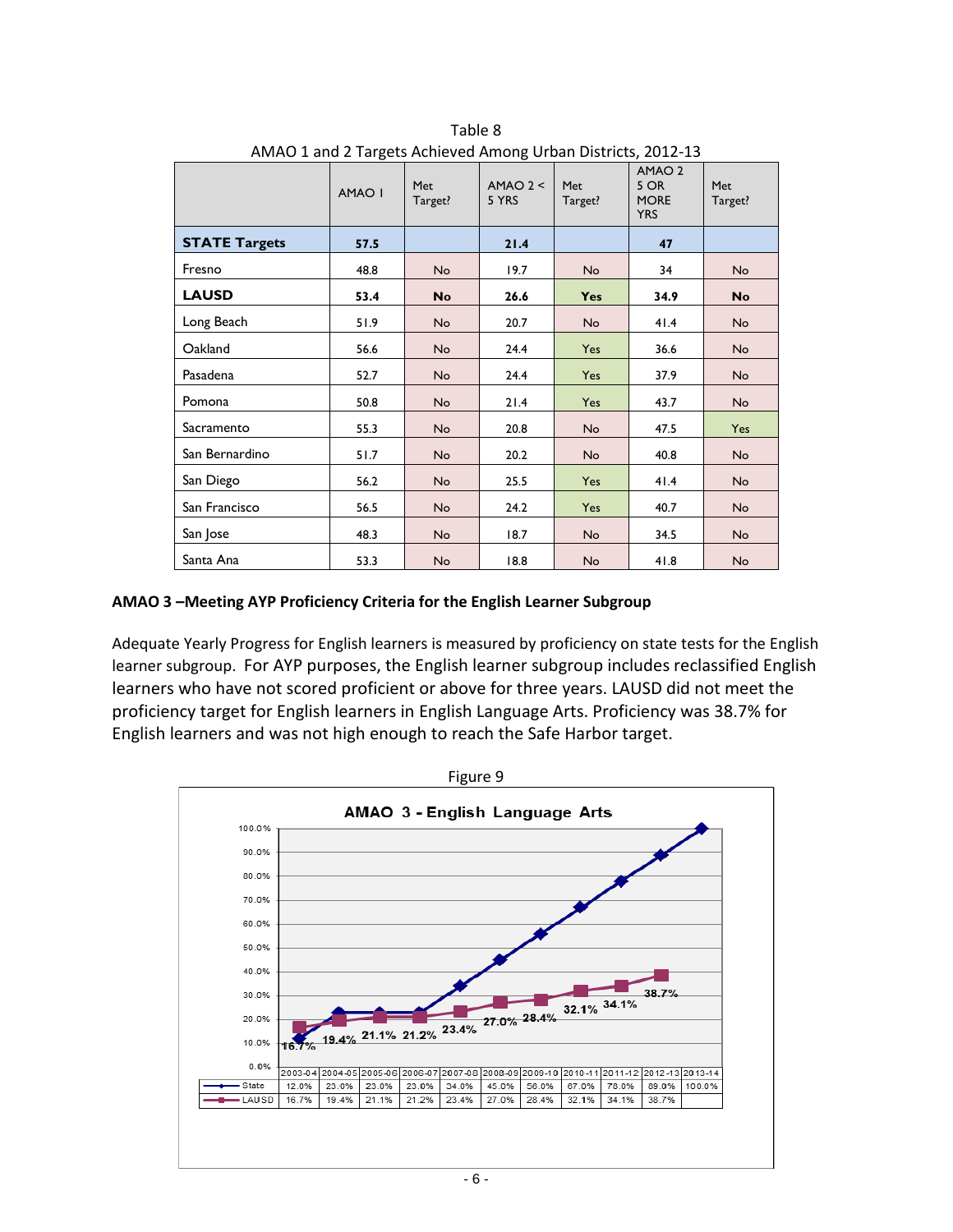However, in Mathematics, proficiency for English learners was 49.3%, an increase from 43.8% the previous year. This increase was enough for the subgroup to meet the AYP target under the provisions of Safe Harbor.



## **IV. RECLASSIFICATION RATES**

In order to be reclassified as a fluent English student, an English learner must meet four criteria:

- 1. Score at Early Advanced or Advanced on the overall CELDT and score Intermediate or higher in each of the four subskill areas: listening, speaking, reading, and writing,
- 2. Score at Basic or above on the California Standards Test (CST) in English Language Arts,
- 3. Attain a "C" or higher in English at the secondary level, or attain a "3" or higher in elementary,
- 4. Obtain parental input for reclassification.

Reclassification rates are calculated by counting the number of students who reclassified since the last language census in March 2012 to March 2013. The number of reclassified students is divided by the number of English learners from the previous school year. Using this calculation, *the reclassification rate for LAUSD decreased from 15.6 to 13.3 as of March 2013.*

However, beginning in the 2011-12 school year, District policy changed to not reclassify students in kindergarten and first grade. The District's calculation of reclassification rates excluding the prior year kindergarten and first grade English learners yielded a higher reclassification rate of 19.0, a decrease from 21.0 from the prior year.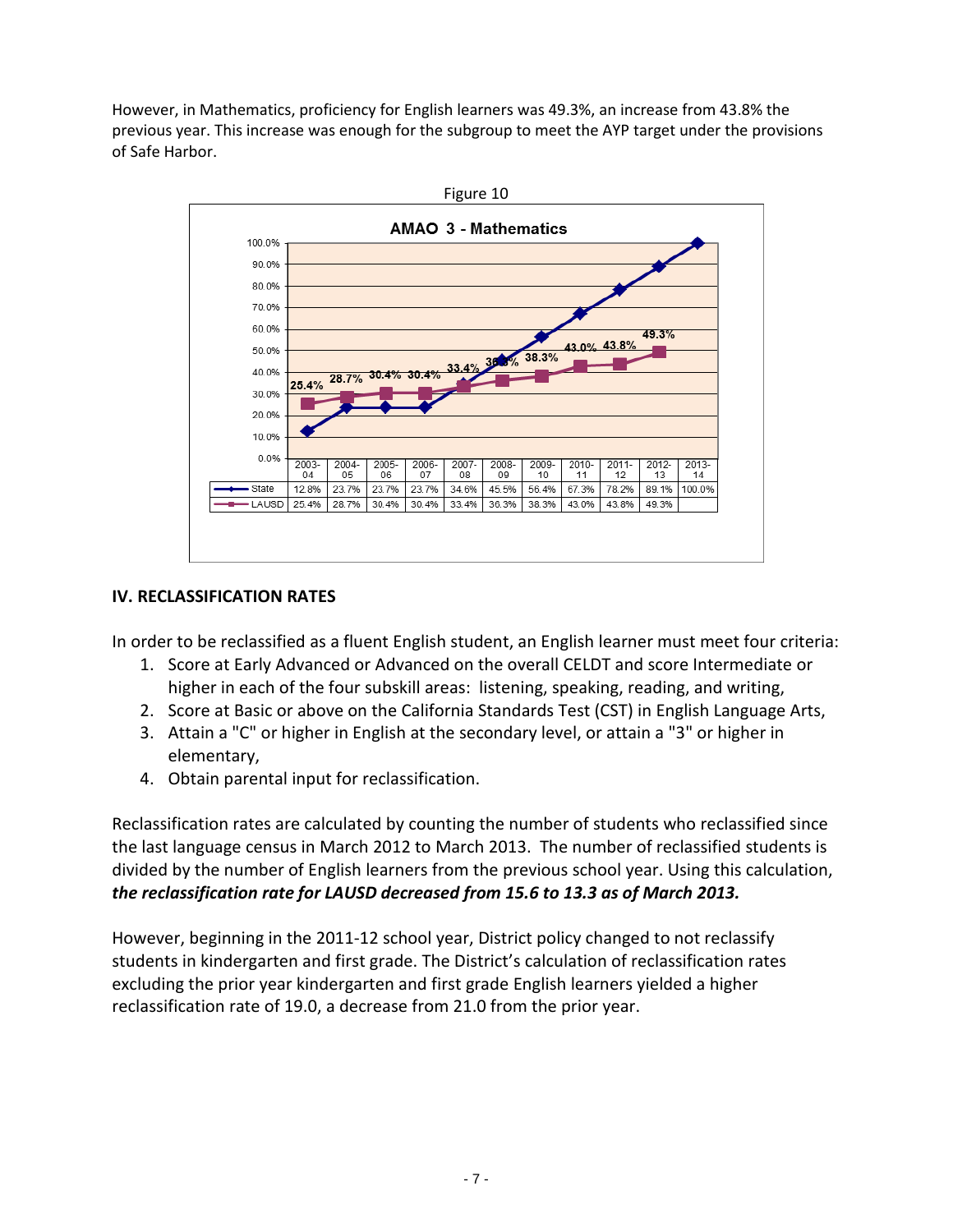



By school level, reclassification rates increased at middle and high schools and decreased among elementary schools. Reclassification rates increased by two percentage points in middle schools and by one percentage point in high schools.



Figure 12

\*Does not include independent charters

Attachment A provides a list of schools with AMAO percentages and the reclassification rates by school. If there are any questions, please call me or Grace Pang Bovy at (213) 241-2460.